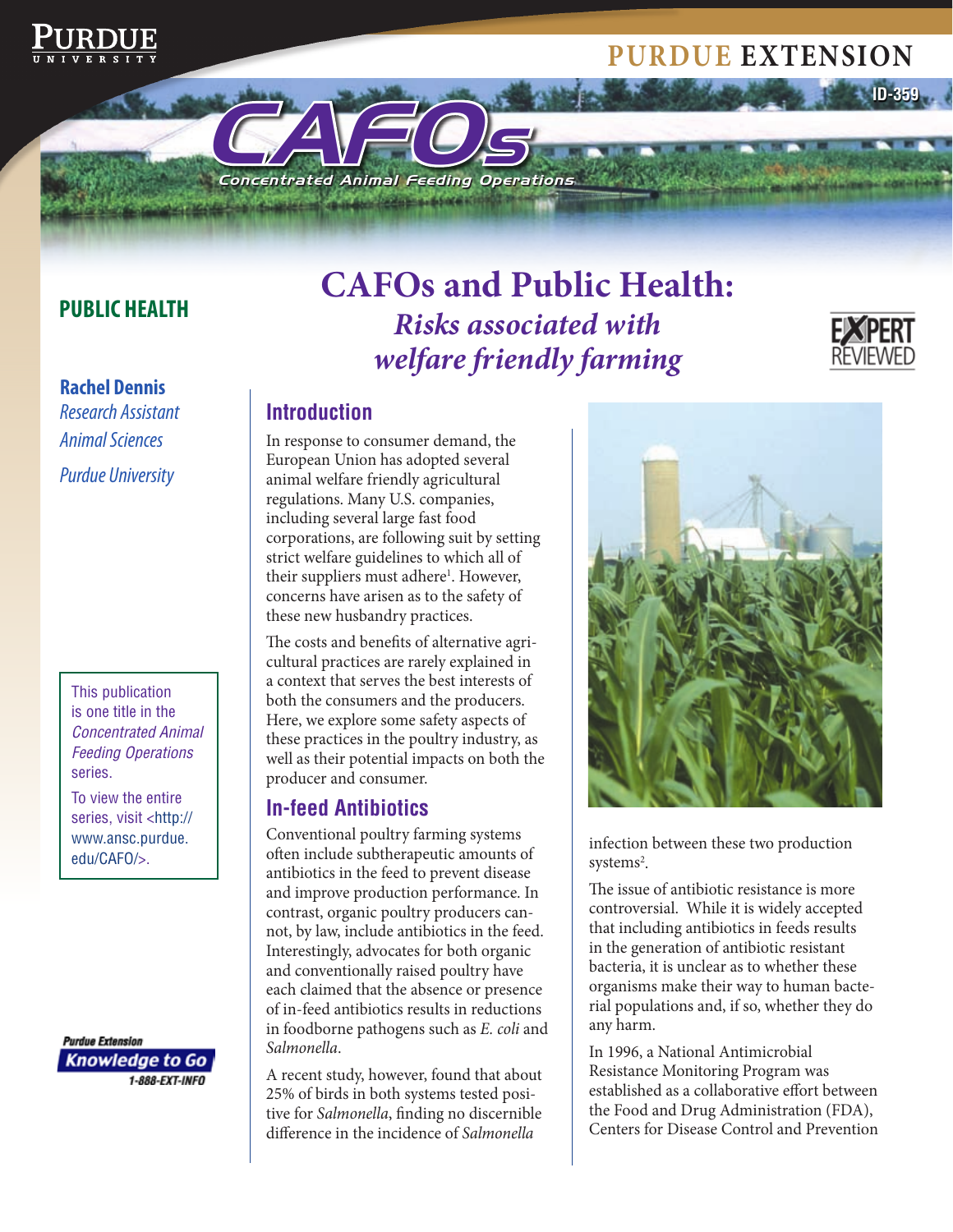

strains of bacteria found in agricultural species.<sup>3</sup> transmission of resistant strains of *Campylobacter* (CDC), and the U.S. Department of Agriculture (USDA) in order to track the increasing number of resistant Proponents of free-range farming maintain that the absence of in-feed antibiotics reduces the number of antibiotic resistant strains of bacteria in these birds to be passed on to humans. Although this remains a divisive subject, many studies have found evidence of found in antibiotic-fed birds to human consumers.<sup>4, 5, 6</sup> The FDA also supported this claim when they withdrew approval of the use of the Flouroquinolones as antibiotics in poultry production in 2001 due to increased incidents of Flouroquinoline-resistant infections of *Campylobacter*  in humans.7

evidence of the danger of free-range/organic systems.<sup>8</sup> In terms of disease transmission, proponents of preventative antibiotics cite two major outbreaks of bacterial fowl cholera in free-range farms in 1994 and 2002 as Advocates suggest that regularly administered antibiotics would have prevented these outbreaks. While neither situation posed human health risks, both were very costly to the producers in production losses. Regardless, these outbreaks highlight the need for uniform biosecurity measures to fit the unique needs of the free-range systems.

#### **Free-range Production and Parasites**

Chickens raised in free-range/organic systems have higher prevalence and a more diverse population of gastrointestinal parasites than birds raised in conventional housing facilities, such as deep litter or battery cage systems.<sup>9</sup> Whether these differences translate to increases in the number of zoonotic (animal to human) parasitic infections is unknown, since these infections are rarely reported and are difficult to trace to a single source. However, 73% of cats fed muscle tissue from ground fed birds infected with parasites were found to show signs of infection through fecal shedding.10

It should be noted that the gastrointestinal parasite population of ground-fed or free-range birds is a good indicator of the local environmental population. Thus, both the local parasite population and the farmers' ability to maintain a clean and hygienic outdoor environment contribute in large part to the direct infection of live birds in both conventionally housed and free-range products.11 Moreover, proper transport, handling, storage, and preparation of poultry can reduce or prevent human transmission of most parasitic infections.<sup>11</sup>

### **Free-range Poultry and Avian Influenza**

Perhaps the biggest concern with free-range poultry production is the possible role these production systems could have in the spread of avian influenza (avian flu). The influenza strain of most concern, pathogenic avian influenza strain  $H_5N_1$ , was first isolated in 1959 and mutated from its original form infecting humans for the first time in 1997, with additional outbreaks in 2003 and 2006 resulting in several human deaths.<sup>12, 13</sup> Currently, this strain is not easily transmitted from human to human. However, public health officials suggest that a mutation of this virus into a form that transmits readily between humans is imminent. Ensuring that biosecurity measures designed to prevent the transmission of avian flu are met is a vital responsibility of the poultry industry.

There are two prevailing theories on how avian influenza has been transmitted in the past. The wild bird theory of avian flu transmission is one of the most popular explanations. This theory states that birds become infected through direct contact with either wild, migratory birds that carry the avian influenza virus or the feces of the infected birds.<sup>12</sup> According to this theory, birds housed outside in backyard farms and free-range housing systems are most at risk of contracting avian flu.

In response to this theory, public health officials world-wide, including the UN's Food and Agriculture Organization (FAO), have denounced the practice of backyard and free range poultry farming as a potential source of a pandemic outbreak. It follows that many countries, including China, France, and Germany, have outlawed the practice of backyard farming of poultry.13 The wild bird theory, however, may not be able to explain all of the avian influenza outbreaks to date.

A second theory states that the avian flu may also be transmitted through commercial husbandry practices including contact with humans who have been in contact with infected birds. This theory does not discriminate between farming methods; all are equally at risk. However, farmers can reduce their risks by maintaining strict biosecurity measures. Proponents of this theory also admit that there is still a risk of transmission of avian flu through wild, migratory birds.

From a public health perspective, both regulatory agencies (such as the USDA) and poultry corporations have established biosecurity measures in order to reduce the risk of an avian flu outbreak as well as to control the spread of disease should an outbreak occur.<sup>13,14</sup> In response to elevated biosecurity and the vertical inte